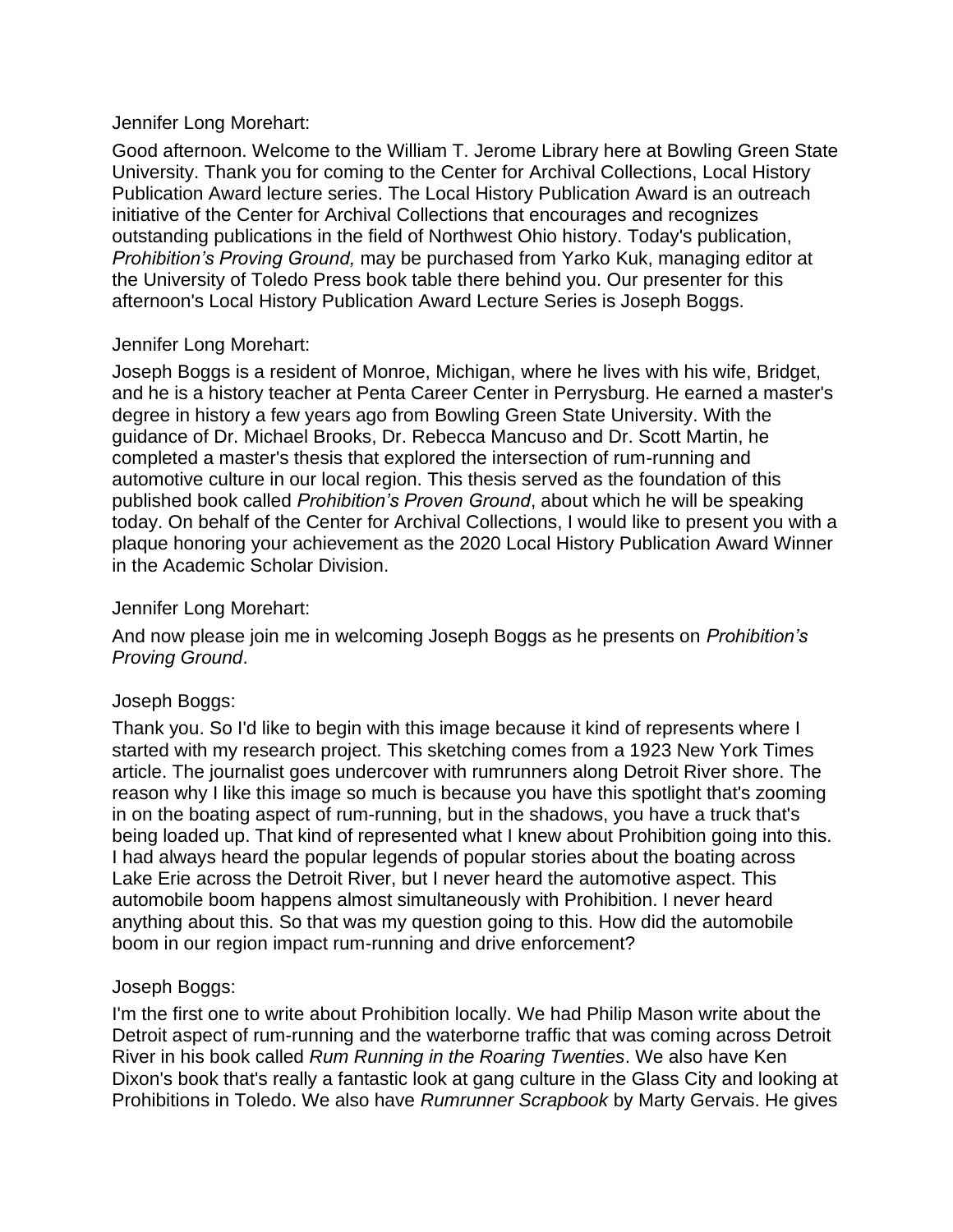these colorful vignettes from local rumrunners from those enforcing law from the Canadian perspective. So how is my book a little bit different? So, as I mentioned already, my book really looks at Prohibition culture from the aspect of our automotive culture, but I think more distinctly my book decides to take a regional perspective. Whereas these previous books look at individual cities. I knew that the criminals themselves did not think about city limits or state lines.

## Joseph Boggs:

In fact, they exploited them because of the competing Prohibition patchwork of legislation. Finally, I think I have a unique perspective in the sense that I spent months at my local libraries digging through newspaper microfilm. If you look at my notations, newspapers are cited heavily in those, so I give a really good daily perspective of Prohibition. I kind of want to first set the scene, before I go into the actual Prohibition years in the automotive boom. Alcohol had been a part of our region from its earliest days. If you look at Native American trade with European settlers, alcohol was a major part of that trade. Fast forward to the 1910s and '20s, there's this huge industry surrounding alcohol. In 1918, there's 408 saloons in Toledo alone. One year before prohibition takes effect. In Detroit in 1915, there are 1500 boroughs, 17 breweries. Across the river in Windsor, you have a Hiram Walker producing some of the finest whiskey, Canadian Club, right around that same time.

## Joseph Boggs:

Even a small place like my hometown of Monroe had 20 barrooms and two breweries up until Prohibition. So, this is a very major industry. Part of the lifeblood of our region. Then the motor car boom happens in the 1910s. A year before, in 1909, John Willy sets up shop in Toledo. Just a few years later, the Willys-Overland company is the number two car company in the world. Number one of course was Ford Motor Company with its Model T production. But 13 of the top 15 car brands are actually in the Detroit region. So, Detroit really does earn its Motor City moniker. Across the river, in Windsor, the Ford Motor Company also sets up shop there. They are very successful and that becomes the car capital of Canada. This has a major, major impact on employment. So, in I believe it's 1919, the Willys-Overland companies hired 15,000 people.

## Joseph Boggs:

The number one employer in Toledo. In Detroit in 1920, 60,000 workers are working at automotive factories, and across the river in Windsor, 40% of all workers are working in some kind of automotive industry, so this really does change the employment landscape and it forces businesses to really adapt the way they do business. For instance, there's one businessman, WJ Wiper in Monroe, he's making harnesses and other implements for horses, but he quickly adapts rubber tires as a part of his business model. So, the argument for Prohibition had been about 70 years in the making up until the automotive boom. But the automotive boom really gives some interesting and compelling arguments for Prohibition. So first of all, obviously drunk driving is not a great thing. These prohibitionists and start talking about this issue that we have in the motor car age. Also, a lot of these workers are making more money than they've ever made in their lives, but they're spending it at the saloons.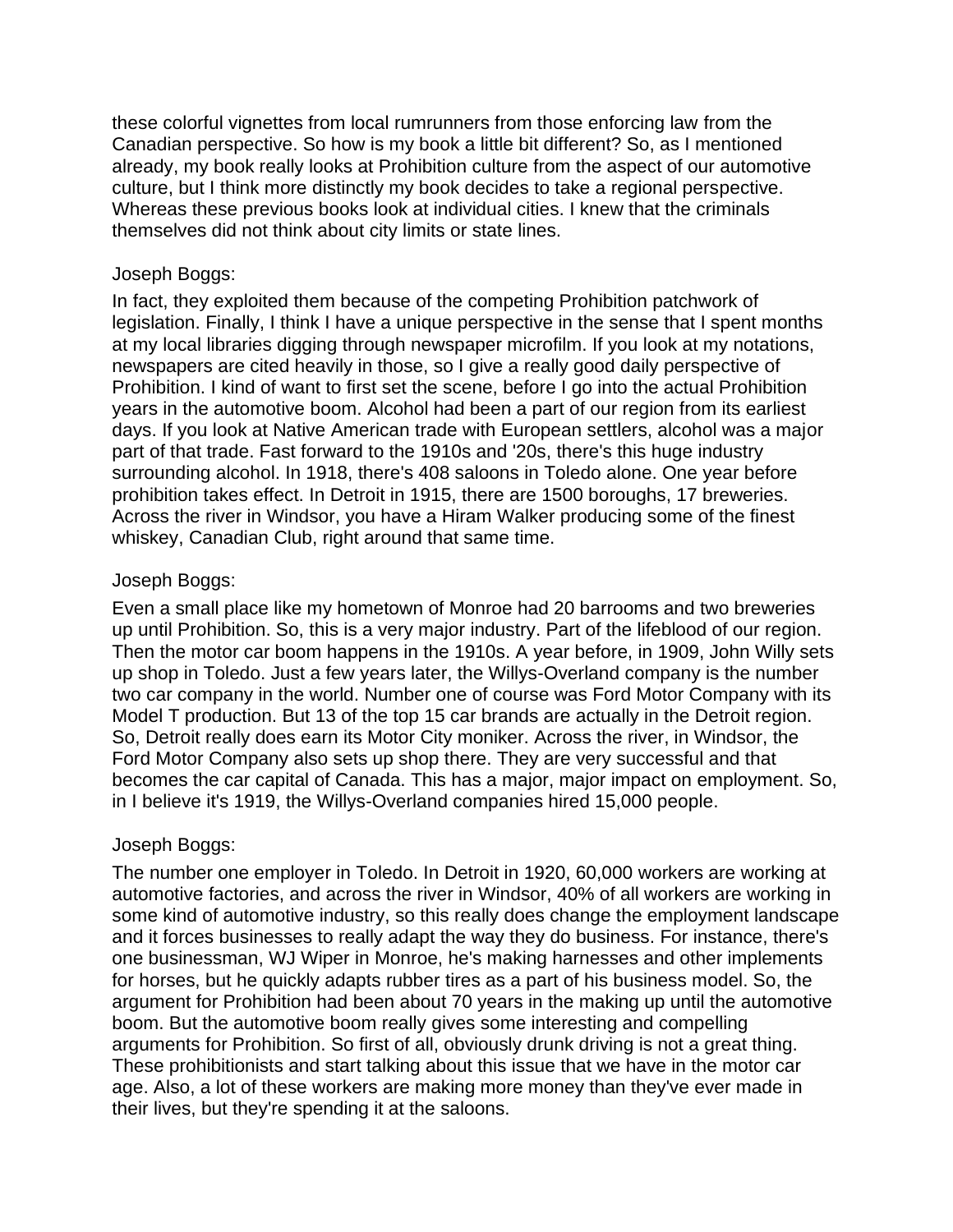## Joseph Boggs:

This will prevent them from like enjoying the middle-class lifestyle, even buying in their own motor car if they continue this kind of behavior. Finally, probably most importantly, the major automobile tycoons, almost every single one of them, Henry Ford, Gordon McGregor over in Canada, John Willys here in Toledo, they are very much in favor of Prohibition, because they want sober and efficient workers. If you knew anything about the factories at this time, right outside the gates were typically distilleries and breweries and saloons. They wanted these places of alcohol distant from their workplaces. Prohibition would provide that security. Many Americans think that Prohibition comes to our country in 1920. That is not true. It comes in a patchwork fashion. You can see the years here in which Prohibition came to all these different areas, but the first place that has Prohibition is actually Ontario, Windsor. With the Ontario Temperance Act, which begins in September 1916.

## Joseph Boggs:

The very last night that alcohol is allowed there's some colorful scenes. You have elderly women begging for beer at bars. You have farmers trucking in from the countryside, loading up their trucks. You have people stealing alcohol from each other. You have a rowdy group that exhausts the alcoholic supply at 7:00 PM that last night, and they head over to Detroit to continue the ruckus waves. There was this interesting loophole in this Ontario Temperance Act. It was kind of like DoorDash. So, what you would do is you could export alcohol during this time to another location. So, they would call over to a Detroit office, order their alcohol. If you were a Canadian resident and have a Canadian brewery, deliver it to your doorstep in Canada. That was legal under this loophole. They eventually closed it. A few months later, Michigan itself votes itself dry by 75 in person margin.

## Joseph Boggs:

So, a pretty sizable margin, but you can see the dark counties that voted against the state Prohibition measure, and it creates this nice little corridor here for Toledo residents. You have Monroe, Detroit, Macomb County vote against the state Prohibition measure. This will be playing an important role later in Prohibition. The last night before state prohibition, April 30th, 1918, there were predictions of rowdy nights, but for some reason it didn't happen. That's because Michiganders figured out they better go down Toledo sooner rather than later. So, they started going down Toledo to get drunk and to enjoy beverages before the state Prohibition law took effect. I had the privilege of looking at the arrest log books in the Toledo Police Department. They're in the top. They're in the attic and I'm flipping through these and 50% of those who are being arrested during these days, leading up to state Prohibition, are Michiganders. Drunken disorderly charges. A national police journal in 1918 stated that these arrest logbooks look like a Detroit city directory.

# Joseph Boggs:

So, these individuals are going down to Toledo to drink and maybe get drunk. They also figure once state Prohibition takes effect, they can make some money smuggling it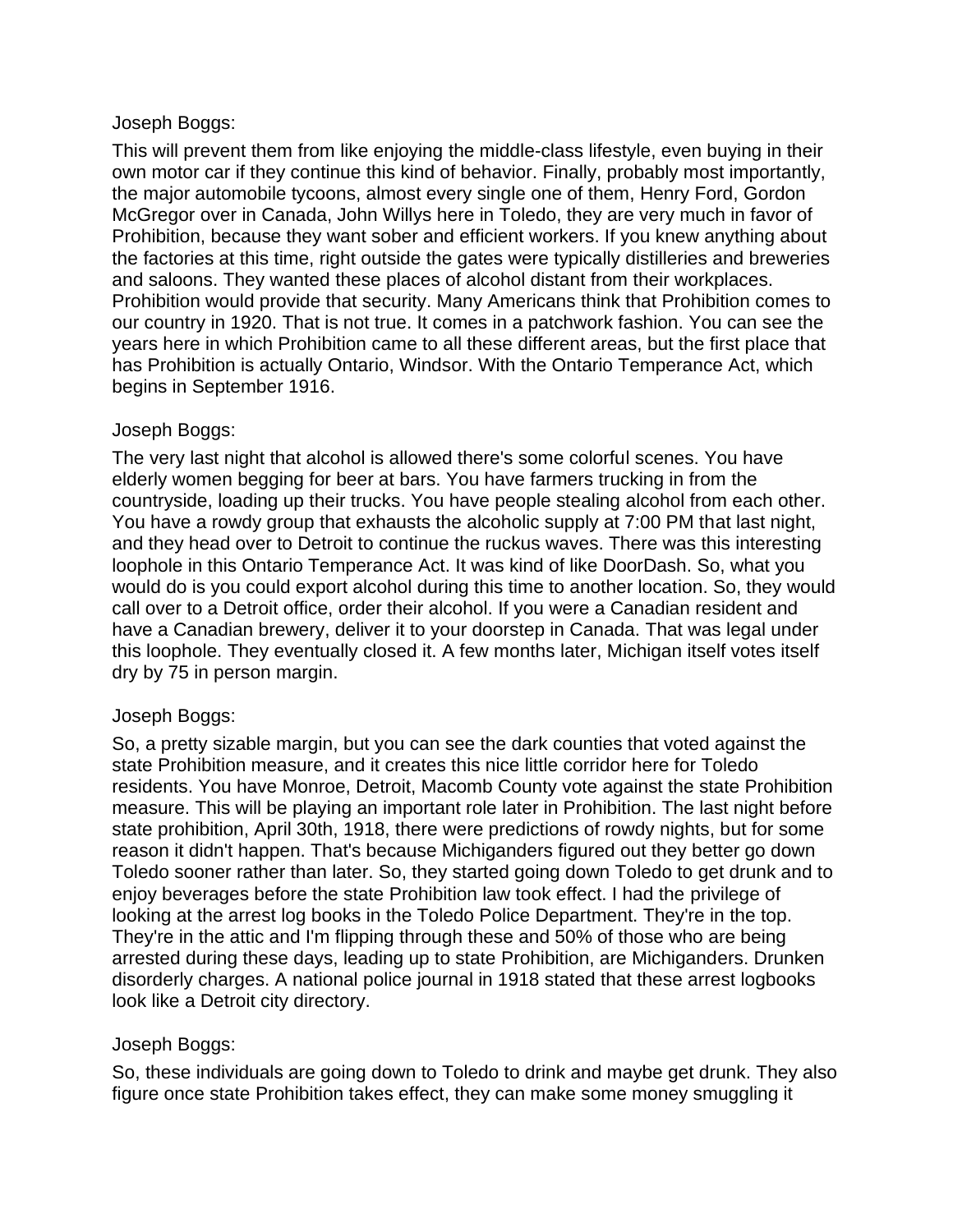back. So, they smuggle it in their jackets, their suitcases, but eventually the dry agents start spraying raids on the interurban rail system that used to operate between Toledo and Detroit. As soon as they cross the border, they would bust them by the dozens. So, they became more innovative. They had fake books like this one I have here that they would bring with them. This is called the *Spring Poems of the Four Swallows*. It's not a real book. It opens up and there's four little flasks on the inside. These books were common. There were violin cases that had a partition in them that would hide alcohol, fake loaves of bread. They would unscrew at the top.

## Joseph Boggs:

You even had stories of women in Michigan going down very skinny. Two days later coming back eight months pregnant. They hired matron officers just for this instance. They started finding two gallons of alcohol around these women's stomachs. Then October 1918, something really important happens. There's this road called the Dixie Highway. The only north-south road that really connects Detroit in a kind of a straightforward fashion. The problem with this road though, is that it's incredibly swampy in Monroe County. It gets paved over in October of 1918, and this is great for the economy and it's also great for rumrunners to start smuggling by automobile up this nice north-south paved road from Toledo, which is wet to Detroit, which is dry. Right around this same time was a high-profile arrest of the Billingsley Gang. The Billingsley Gang was really a group of brothers and their friends who are operating in dry locations, like the state of Washington, like the state of Kansas during the state Prohibition years.

## Joseph Boggs:

They come to Detroit though for two reasons. Number one, you have a large dry population, Detroit neighboring large wet populations. They know they can smuggle very effectively from these cities. Also, they know there's affordable vehicles available in vast supply. So, what they do is they moved to Toledo, purchase a bunch of warehouses, purchase a fleet of vehicles. They established ties with Detroit grocery store owners, and they start trucking it up. In one month, they were able to move \$160,000 worth of alcohol. That's a lot of money today. The reason we know this is because there was an undercover agent that was infiltrating the group and he's the one who helped spring the rig. This made national headlines. If you look at newspapers.com and look at the Billingsley Gang around this time, almost every major newspaper is carrying this story.

## Joseph Boggs:

This really compels other cities in Michigan, especially Detroit, to start picking up their game in terms of enforcement, because it's happening. Smuggling is happening in our area and because of this Dixie Highway that's now open, there becomes a booze war at the border, the Michigan-Ohio state line. They send state troopers down to the Dixie Highway state line and there the smugglers keep on plowing past their barricades. So there were shootouts. The state troopers also employ what's called Little Bertha. I think it's the first armored vehicle ever used by a state police force. They deploy it on the Dixie Highway. The problem with it is if you can see in the photograph, there's these little flaps to see out the front, they got in accidents with regular motorists. So, they had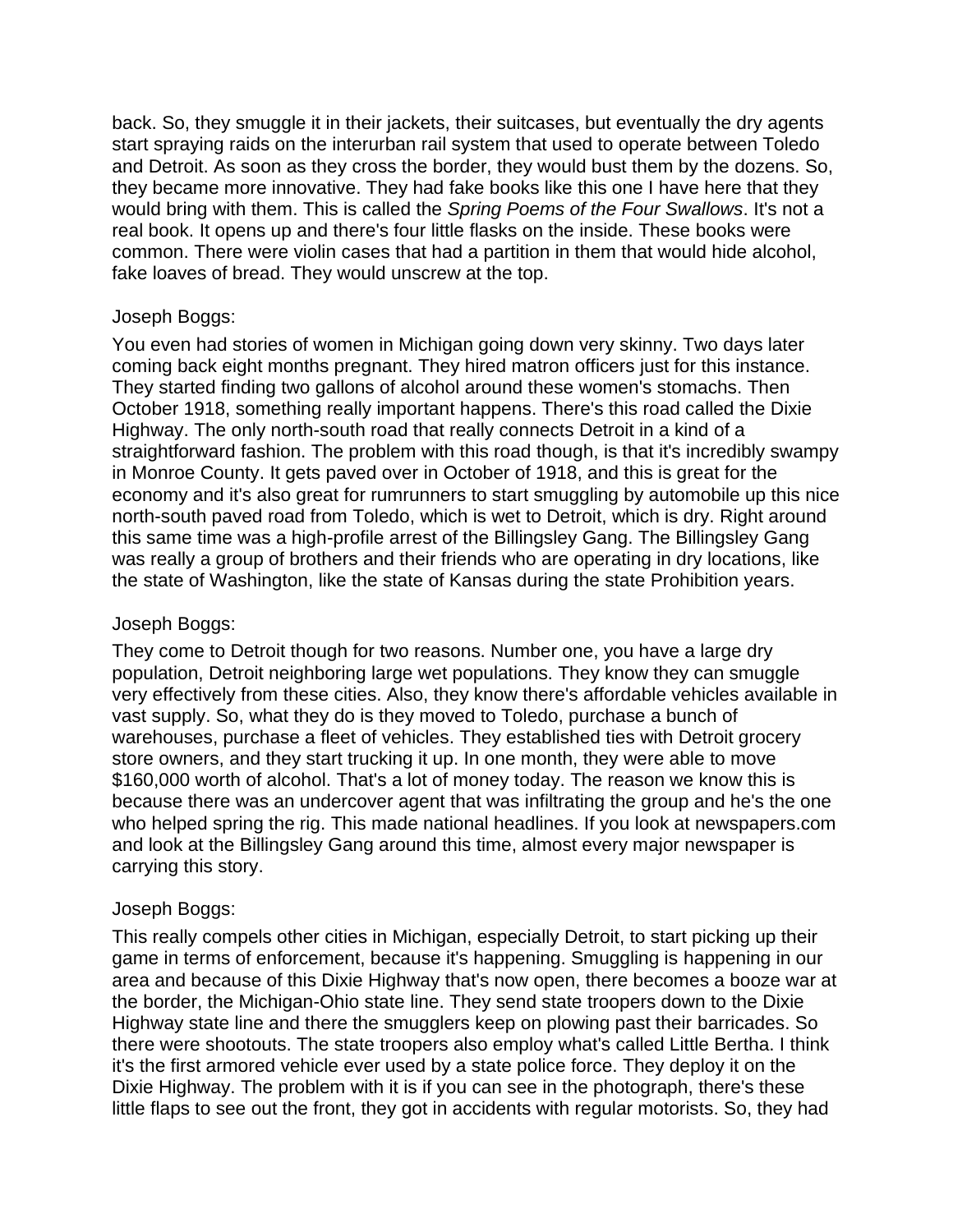to pull that off the road. Then later, a few weeks later, they tried what was called the Log Trap.

## Joseph Boggs:

Rumrunners would roar up the highway at 70 miles per hour. So, what they decided to do is to put a telephone pole across the road as they're driving 70 miles per hour, as you can predict these cars, turn on the road, people got injured, alcohol spewing out into the streets. Eventually they were sued for doing this, and the governor wasn't too happy, to say the least. Another important event happens on February 18th, 1919, the so-called Booze Rush.

#### Joseph Boggs:

The Michigan State Supreme Court, in a ruling, decides that officers can't search and seize alcohol for a certain period of time. So, what this means is everyone and their mother headed down to Toledo and try to smuggle alcohol. There's some really crazy scenes. You have this picture from The Toledo News Bee, bumper to bumper traffic on the Dixie Highway, trying to smuggle booze up. You had smugglers waving hi to state police officers who were just enforcing the law the day before. You had incredible accidents, deadly accidents during this booze-rush. Eventually the feds step in, they start to enforce the law from a federal perspective.

#### Joseph Boggs:

But the damage is already done in a free press photographer is sent down to the border to document what happened, and he notices something. One of the cars that's in a wreck is his car. Someone had stolen his car to smuggle alcohol. A few months later, Ohio itself goes dry. The last night in Toledo is a ruckus night, May 27th, 1919. They say that all of Toledo, Detroit seemingly was there in the city. There's another side that was also partying that night. It was the Drys. They had public funerals of John Barleycorn and effigy. I think it was the Methodist Church, invited the Georgia Cyclone, Mary Harris Armor, to talk to the congregation that night, and she made three bold statements. One, saloon keepers were going straight to hell. Two, alcohol made you instantly insane. Three, it would take 79,000 years to overturn Prohibition. She was a little bit off. The Ohio Prohibition law was short-lived because just a few months later, national Prohibition takes effect in 1920.

## Joseph Boggs:

And remember, under the Ontario Temperance Act you can still export alcohol. So, a lot of private residents, for some reason, started to buy a private property on both sides of the Detroit River. Sure enough, alcohol starts to flood across the border. In the first seven months, there are some estimates that say 900,000 cases of alcohol made its way into the Detroit River region. You know, as I mentioned, historians have always emphasized the waterborne traffic, but as these pictures and sketchings represent, just that maybe as important was the automotive traffic on both sides of the river shore. So, you had to have trucks, obviously bringing the supply to the Canadian shore, but on the other side, you also have vehicles moving it from the other shore. Cars were very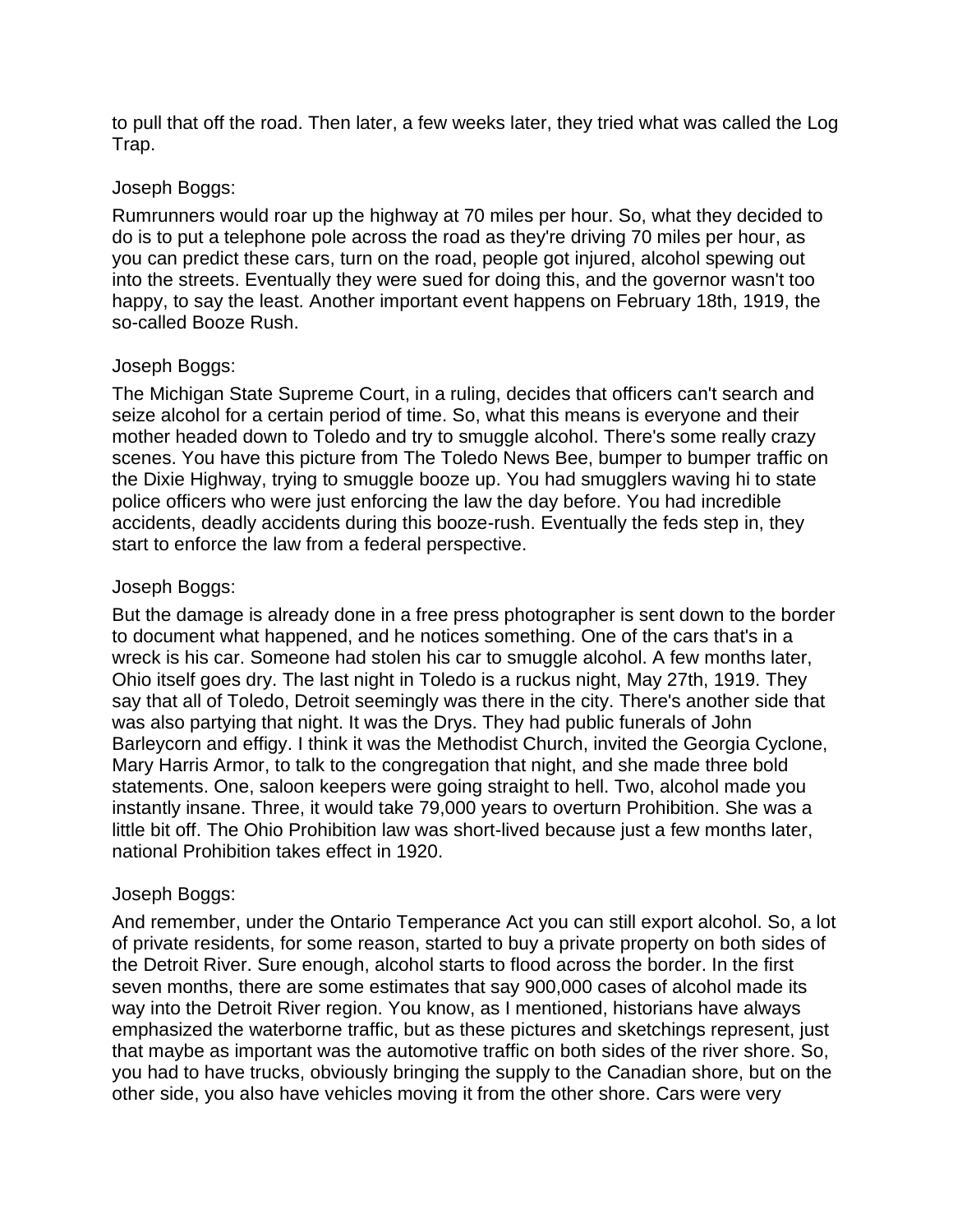important to the exchange of alcohol during this time period and Windsor wasn't necessarily ready for how America's national Prohibition would affect them.

## Joseph Boggs:

They quickly become called the plague-spot of Canada, a paradise for rumrunners and it's not because they don't want to enforce the law. It's just simply because they don't have the cars and motorcycles to enforce it. You have one instance on St. Patrick Day in 1920, an officer from Windsor stumbles upon a group of guys who are lowering 100 cases of alcohol from a second story window into a truck. He orders them arrested, confiscates the vehicle, confiscates the alcohol, but he tells them continue loading it up because, "I don't have my own vehicle to haul this away." So, they do this until the 96th case and somehow they're able to escape and they smuggle the alcohol anyhow, and the officer gets in trouble. Eventually, the Windsor police decide to hire some private residents to help them enforce the law, including a minister by the name of J.O.L Spracklin and his buddies.

## Joseph Boggs:

They engage in a lot of corrupt practices, accepting bribes, even stalking families after church on Sundays to see if they have alcohol. Eventually they're all relieved of their positions. J.O.L Spracklin actually shoots and kills a speakeasy operator. That's basically the end of really aggressive enforcement in Canada. It's known by rumrunners that you can go over to can and do whatever you want. There's not going to be an enforcement after this point. Across the river there's one prominent Michigan man that's pretty upset. That's Henry Ford because Prohibition is not being enforced as he wants it to be. So, he kind of takes matters into his own hands. In his factories, he employs the sniff test. He tells his supervisors to sniff the breaths of every single worker that's coming into the workplace. If they smell like alcohol they're immediately let go.

## Joseph Boggs:

He also hires private investigators to basically search the perimeter of his factories in the neighborhoods around his factories to see if smuggling and speakeasies are occurring, and sure enough they are. He forwards this to the federal Prohibition office, who in turn mount some very large raids and campaigns against Ecorse, River Rouge and some of these down river towns. They even sent Izzy Einstein, the guy who's here on the right. He came to the area undercover, like an auto worker. He said it only took him three minutes and ten seconds to get a drink of alcohol. He had been all over the country in places like New York City, Chicago, New Orleans. He declared that Detroit was the wettest place he had been. In 1925, there's an important Supreme Court case that happens that really helps out the law enforcement enforce Prohibition in the age of the automobile. It's called Carroll versus United States.

## Joseph Boggs:

There's an officer on a highway patrolling between Detroit and Chicago. He recognizes a vehicle as one of the smugglers he's familiar with. He decides to stop it without really having evidence that they're smuggling. He finds 63 bottles of scotch in the back seat.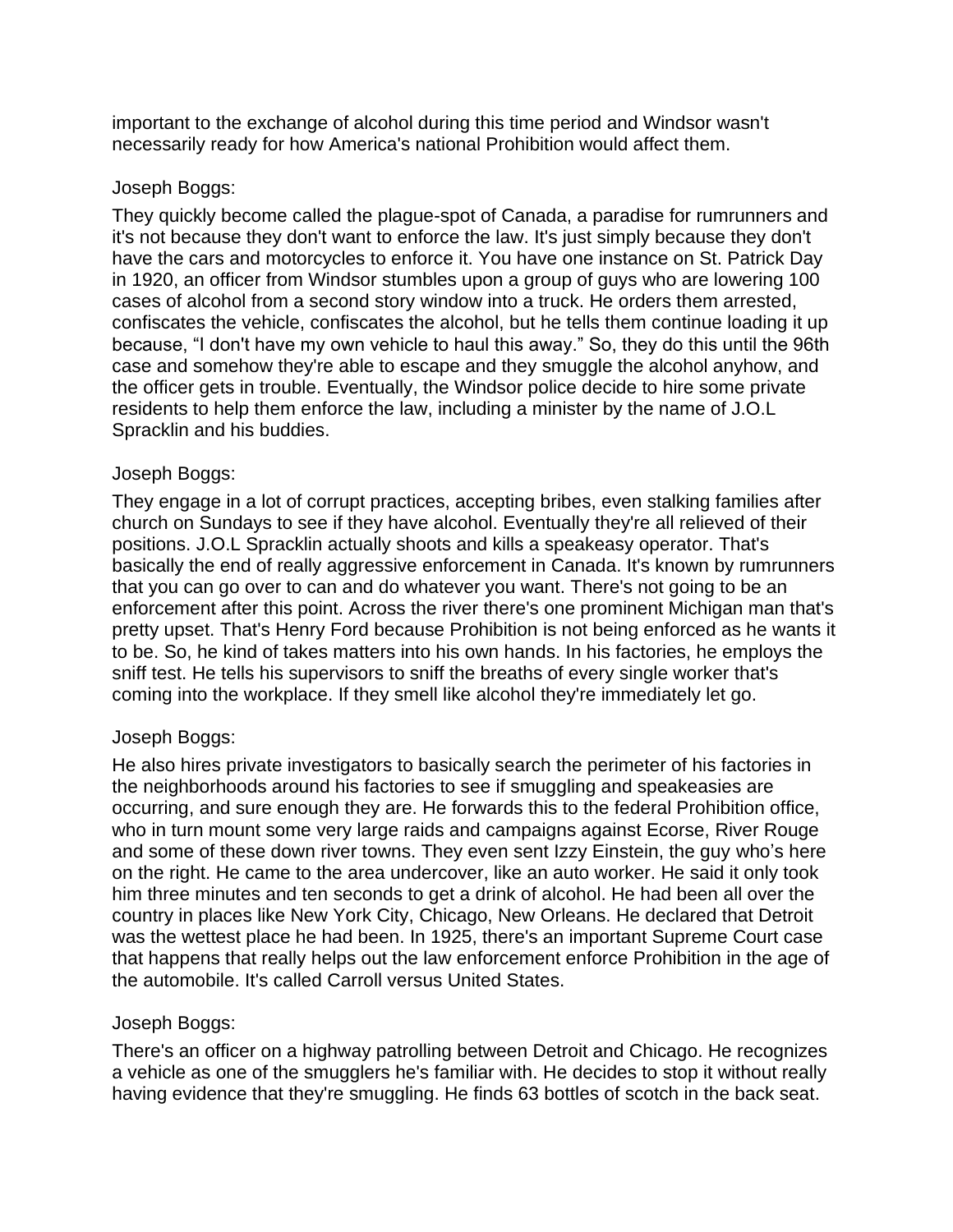Well, the rumrunner, George Carroll sues him for not having the type of evidence and even a warrant to search his vehicle at this time. So, this goes up to the Supreme Court where a former president, William Howard Taft is now the chief justice. And he rules. He says something along the lines of though motorists should not be stopped for any given reason, if a trained officer with probable cause thinks that there's smuggling going on, they can go ahead and do this. This creates what's called the Motor Vehicle Exception. It still plays an important roll at motorcar stops today.

### Joseph Boggs:

So, in turn, these rumrunners have to become more clever with their concealment of alcohol. You have cars being remanufactured. The truck bed here, as you can see, is going to hold high alcohol in the bed. You have seat cushions that are opened up and you can high bottles of booze in there. You had one farmer from my hometown. He was delivering milk to Detroit, and he knew that the dry agents would not look into the inner ring of milk canisters. So, the inner ring of five canisters was full of whiskey, the outer ring, 10, was full of milk. You had women now being more engaged in rumrunning at this time because simply put, they didn't think that they would engage in professional crime, but certainly they were. I think there's a lot more rumrunning by women that we even realize, that we'll ever be able to figure out.

#### Joseph Boggs:

When they are caught, it becomes headline news. The so-called "rum queens" are devastating our society. You even have cases of hearses smuggling alcohol. There's this one instance, just south of Detroit where there's this convoy of cars in a mourning procession. The cops are thinking to themselves, this procession is nowhere near a church and nowhere near a cemetery. They decide to creep up on the convoy and sure enough, everyone flees their cars. They look into the coffin- 2,400 bottles of beer. Remember that argument that they were making at the beginning of Prohibition that drunk driving would no longer be an issue. We have evidence that drunk driving was certainly an issue all the way throughout Prohibition. So, one instance included a girl or a teenage girl by the name Gertrude Cousino in Erie, Michigan. She was waiting for the interurban to get to her job in Toledo.

## Joseph Boggs:

She's waiting along the roadside when a pair of rumrunners who are drunk also plow into her in front of kids who are going to school, a devastating incident for the town. You also had another scenario in the mid 1920s where a drunk rumrunner plows into a crowd of pedestrians killing a black laborer and also a Catholic school nun. You can see in that chart there, that's the charges in 1925 for the city of Toledo, there were nearly 400 cases of driving while intoxicated just that year. So why was all this drunk driving occurring during the Prohibition years? One thing I can think of is maybe the advent of roadhouses. Roadhouses were these saloons that were purposely situated outside of city limits and town limits because they would be away from police. So, you'd actually have to drive out there to get to these places of dancing and drinking, but then you have to drive home as well.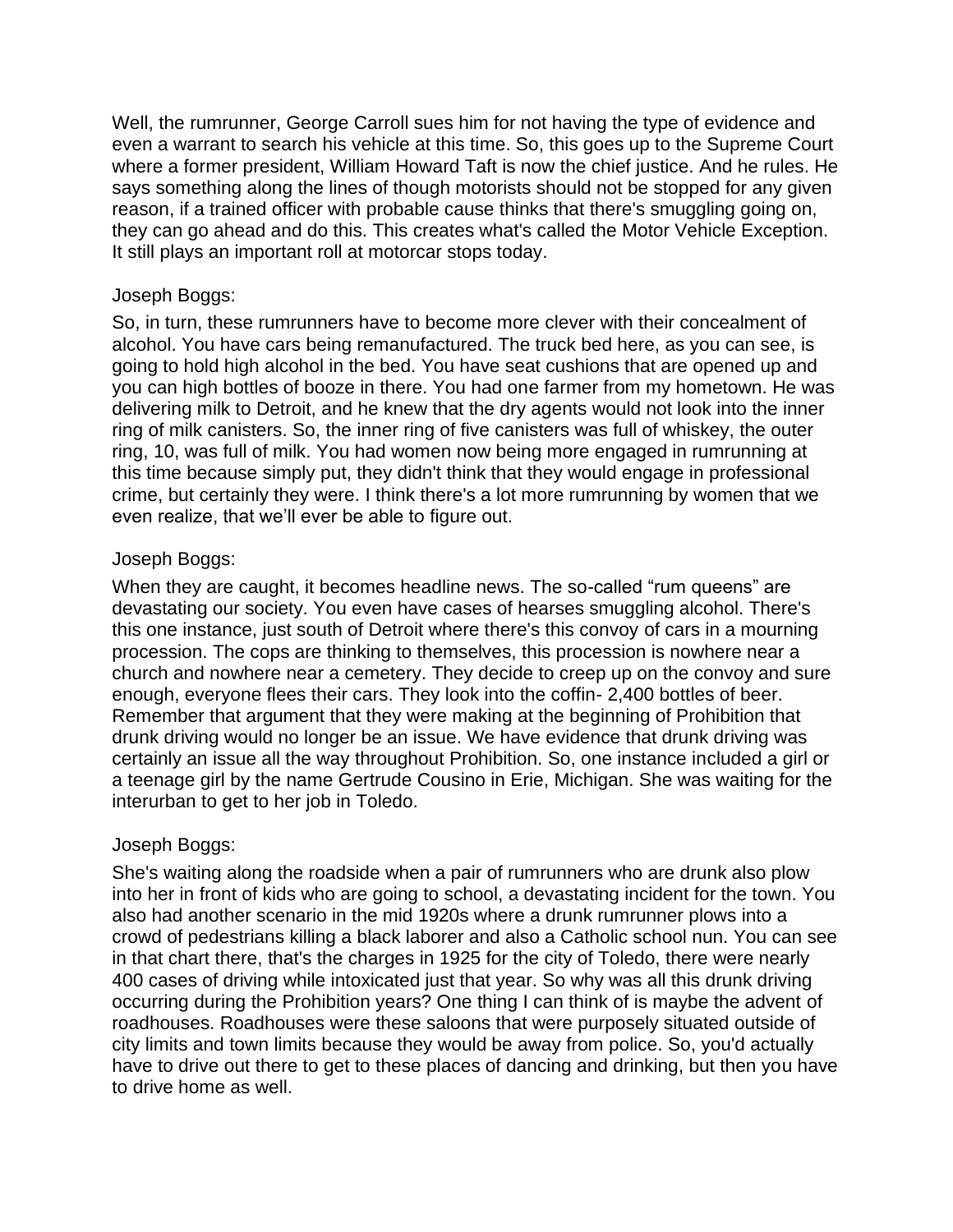## Joseph Boggs:

So drunk driving just became part of the culture at that time. The summer of 1927 a momentous event happens. The repeal of the Ontario Temperance Act, and it's replaced with the Liquor Control Act. This allows regular residents to purchase alcohol directly from government-owned stores and with very minimal restrictions on Americans. So Americans, including there's articles about Toledoans, taking entire groups of people to Windsor to drink. Detroiters were going over there. In just a couple of years later, the Ambassador Bridge opened. So, motorists now can go over and drink. The very first day that the Ambassador Bridge is open, which is, I think in June 1929, 20,000 cars crossed the border on the bridge. A lot of them, I'm certain, had alcohol with them. So, because of this competition now, because there are customers who are now going over to get their own booze, the gangsters, the rumrunners are now in competition with each other over turf and territory. There are violent conflicts between them and violent hijackings.

## Joseph Boggs:

In the summer of 1927 alone, the first summer that the Liquor Control Act is in effect, in my hometown of Monroe, there are four violent gangland killings that were unheard of for our town. They were obviously dropped off by automobiles. In Detroit there were dozens of slayings during these final years. A lot of them were indeed perpetrated by the so-called "Purple Gang." If you know anything about the Purple Gang, they actually were not a very cohesive gang. It was a collection of smaller gangs together. They would kill not only innocent people, but also some of their own gang members and that happened with a so-called "Little Jewish Navy." They were an exporting group, but they started to engage in more violent hijacking during this time period, including a hijacking of a Toledo load. The main members of the Purple Gang were not too happy with this.

## Joseph Boggs:

So, they invited them up to a meeting in Detroit to the Collingwood Manor apartments. There the meeting seemingly was going well, but then a car revs up in the alleyway, that is a signal for the main members to pull out their guns and shoot. They are able to escape out the alleyway with the car. Eventually they're caught and they serve life sentences in the Marquette State Prison. Even across the river in Canada, where there wasn't very many violent things going on before this load of alcohol and cars had to be escorted also by armed because it gets so bad. Probably the most violent killing spree actually occurs in the Glass City. From 1931 to 1933, 14 men are killed in a gang, a warfare between Yonnie Licavoli and Jackie Kennedy. Many of them were actually steering their cars while they were killed.

## Joseph Boggs:

Yonnie Licavoli really wants to get Jackie Kennedy and decides on November 30th, 1932, to try to corner him in a tan Sedan with a covered license plate in downtown while he is dating his girlfriend. So, they are actually able to do this. They spray his car full of bullets. They miss him and kill his girlfriend. This is really when the Toledo public starts to turn against the Prohibition years and the gang culture that really exists in Toledo, but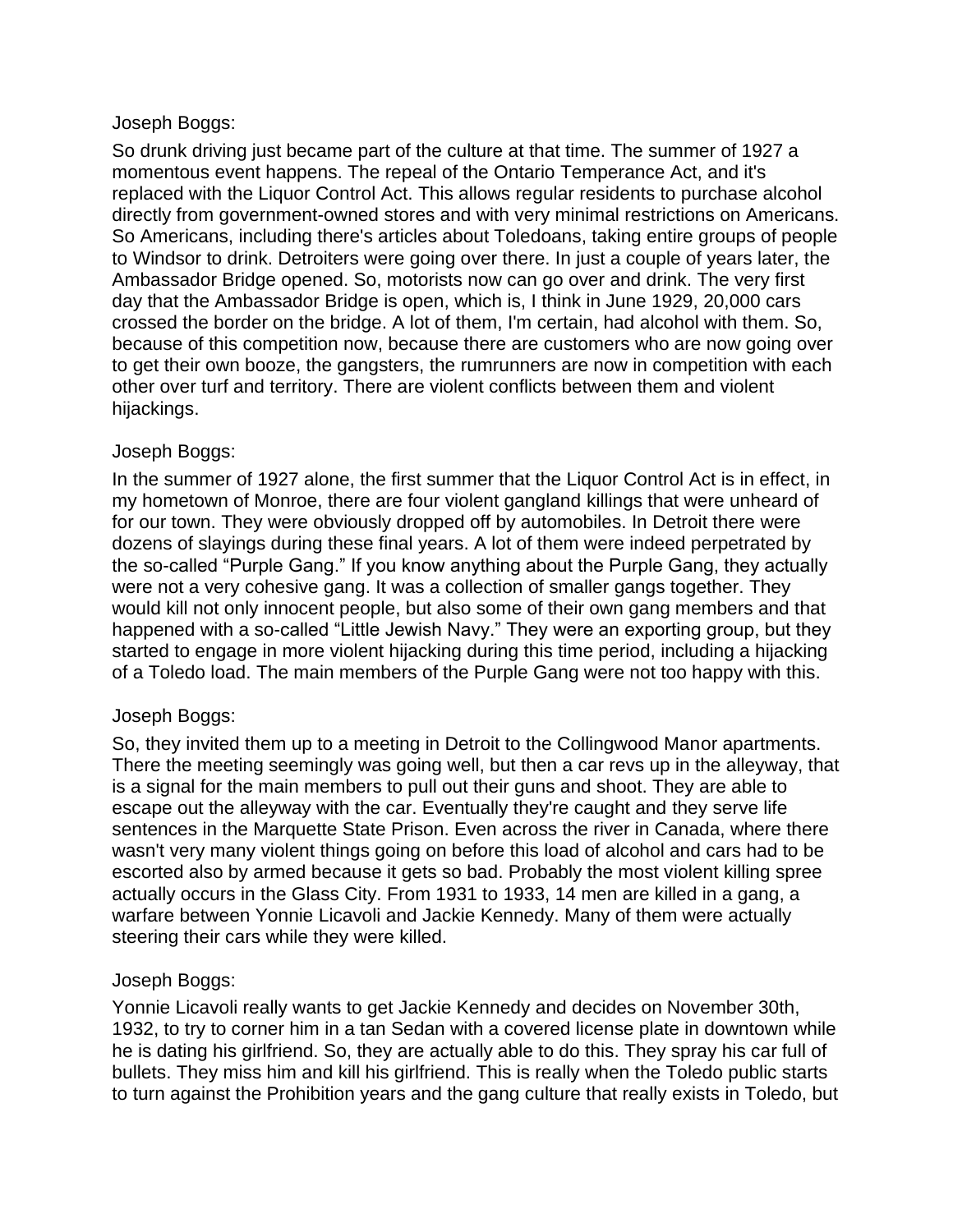Yonnie Licavoli was not going to miss his man the next summer. He corners them once again with an automobile and kills Jackie Kennedy in Point Place. Right as soon as this violent wave of crime starts to occur, a lot of officers are starting to second guess their jobs because they're showing up to raids where people are coming after them with guns, knives, threats, even mobs of 500 people.

## Joseph Boggs:

Sometimes they would greet them at these raids and officers did die. I counted about a dozen officers died in these last Prohibition years along the fleet of Detroit-Windsor corridor. One of those officers happened to work in Detroit. He was making a routine stop of smuggler. Gets abducted, shot and dumped into a lonely intersection in Hamtramck. Some of these officers, they see this crime that's being perpetrated against them. They think, "You know what? I'm not going to really enforce the laws as I should." They look the other way, or maybe they start to accept bribes. There's a case of Howard Baker, 1929. He's a very efficient, effective custom border agent. He's following a smuggler one night when his car reeves off the road, he's crippled for life. A year later, he's found orchestrating a rum-smuggling conspiracy, and he's arrested with 10 other officers doing that.

## Joseph Boggs:

On the flip side, you had some other officers who were serious about their job. Maybe took it a little bit too more seriously. They started to use their guns more liberally in their encounters with rumrunners. You had one officer who... These shootings would've been very controversial for our time. There was a convoy of cars coming across the ice in Monroe County, Michigan and the lead driver didn't have any alcohol in his truck. He's the one who gets shot and killed. You have another instance where a smuggler abandons his vehicle in Detroit and is shot while fleeing the vehicle. Once again, these are controversial shootings today, but not so controversial in the past. The public really starts to turn against these officers because there are some innocent people who are killed. They start sporting license plates that say "Repeal the 18th Amendment", or "I'm not a bootlegger, don't shoot I'll stop."

## Joseph Boggs:

The public really starts to turn against law enforcement during these years and they're showing it with their automotive culture. Right around the same time, the leading CEOs and administrators of these car companies start to change lanes on Prohibition as well. You have Alfred Sloan of GM after the Valentine's Day Massacre, starts to create a group called the Crusaders Against Prohibition. You have John Willys come out publicly saying we should repeal Prohibition to get more tax revenue during the Great Depression. We have Harvey Firestone, a close friend and confidant of Henry Ford here in Ohio change his count to Prohibition, much to Henry Ford's dismay. Most importantly, Henry Joy, he's the leader of Packard Motor Company. He was a very prominent member of the Anti-Saloon League. He's very much in favor of Prohibition until his house gets raided three times Grosse Point.

## Joseph Boggs: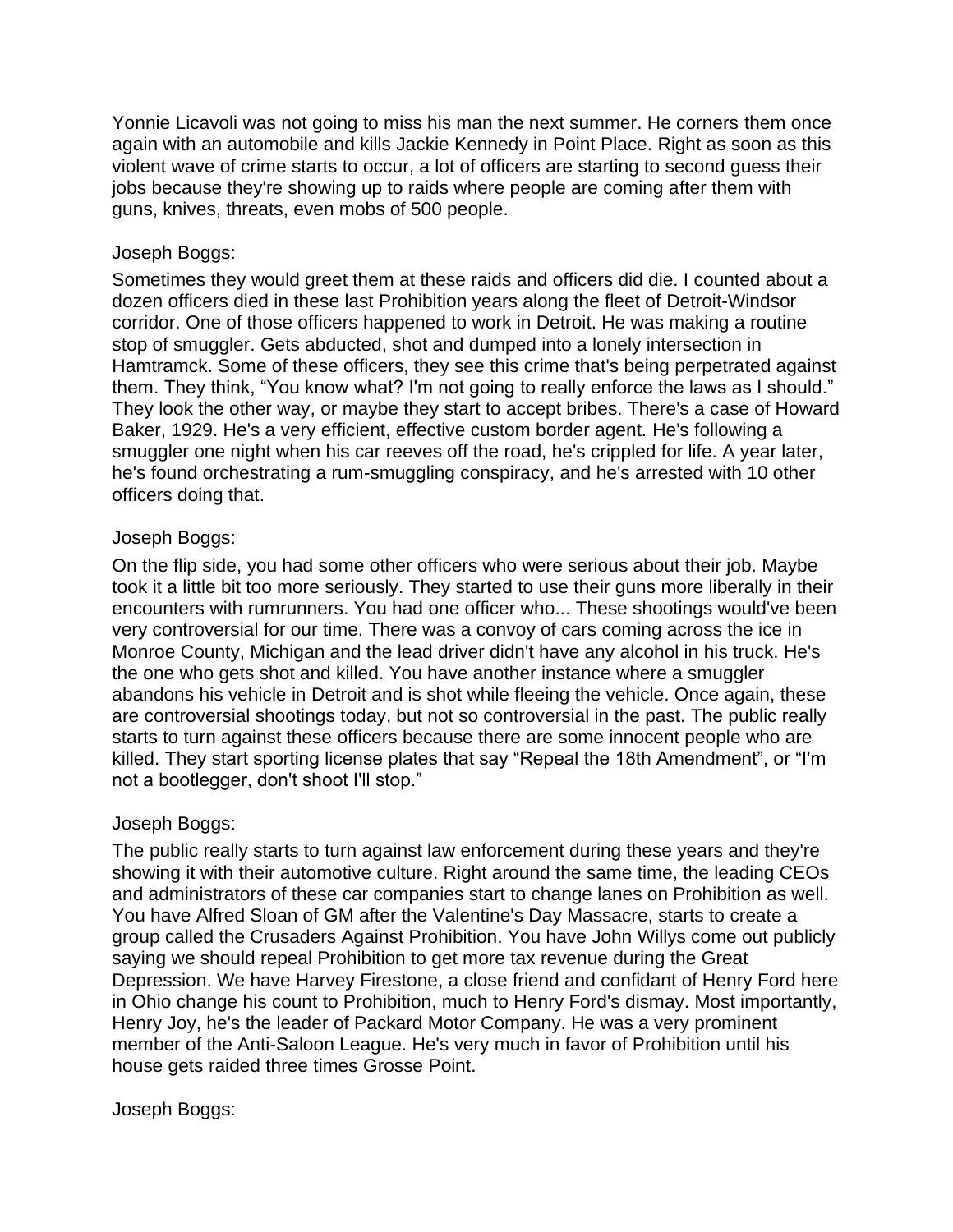They knock down the door several times, and he's not very happy. He testifies before Congress about how ineffective Prohibition enforcement truly is. Even in the end, Henry Ford gave in. After Prohibition is repealed, he famously serves beer at the company luncheon in 1933. So, Prohibition officially ends in December 1933 with ironically trucks backing up the Detroit bars full of beer. Historians have argued for many reasons why Prohibition fails. One, the Great Depression and need for tax revenue. Ineffective enforcement during this time period, corrupt enforcement, the violent wave of crime that grips the entire nation. These are all arguments that we've heard before, but I would argue something that needs to be added here is motorcar culture. That was going to be next to impossible to enforce Prohibition the age of the automobile, especially in our region with the Canadian boost, flooding over the border constantly and endless streams of motorists. How can you enforce this law in this region? So, I would argue that Prohibition, especially on the Toledo-Detroit-Windsor corridor, was taken for a ride. I think that was a good thing. That's all I got.

Joseph Boggs:

Any questions?

Speaker 3:

Yeah. Thank you for your presentation and congratulations on the award.

Joseph Boggs:

Thank you.

## Speaker 3:

Yeah, I was thinking at the beginning of your presentation, when you mentioned that Henry Ford was such a backer of Prohibition, I was just wondering in the back of my mind, I wonder if he had some beer or anything in his office during that time. Then at the end, when you mentioned he famously served beer, that kind of reinforced my thought. I wonder if he also had alcohol, even during the period of time when he was such a staunch.

## Joseph Boggs:

So, I've talked to a few people that work at the Henry Ford Museum about this because also, there's the estate that's nearby of Henry Ford and there's tall tales of beer being smuggled at the River Rouge to his house in the back way. His wife was especially against alcohol. So, Henry Ford may have been a little bit more flexible on the issue, but his wife was notoriously against alcohol. So that might be part of it.

Speaker 3:

Yeah, thank you.

## Joseph Boggs:

Yeah, you're welcome. Any other questions? Yeah, Joe.